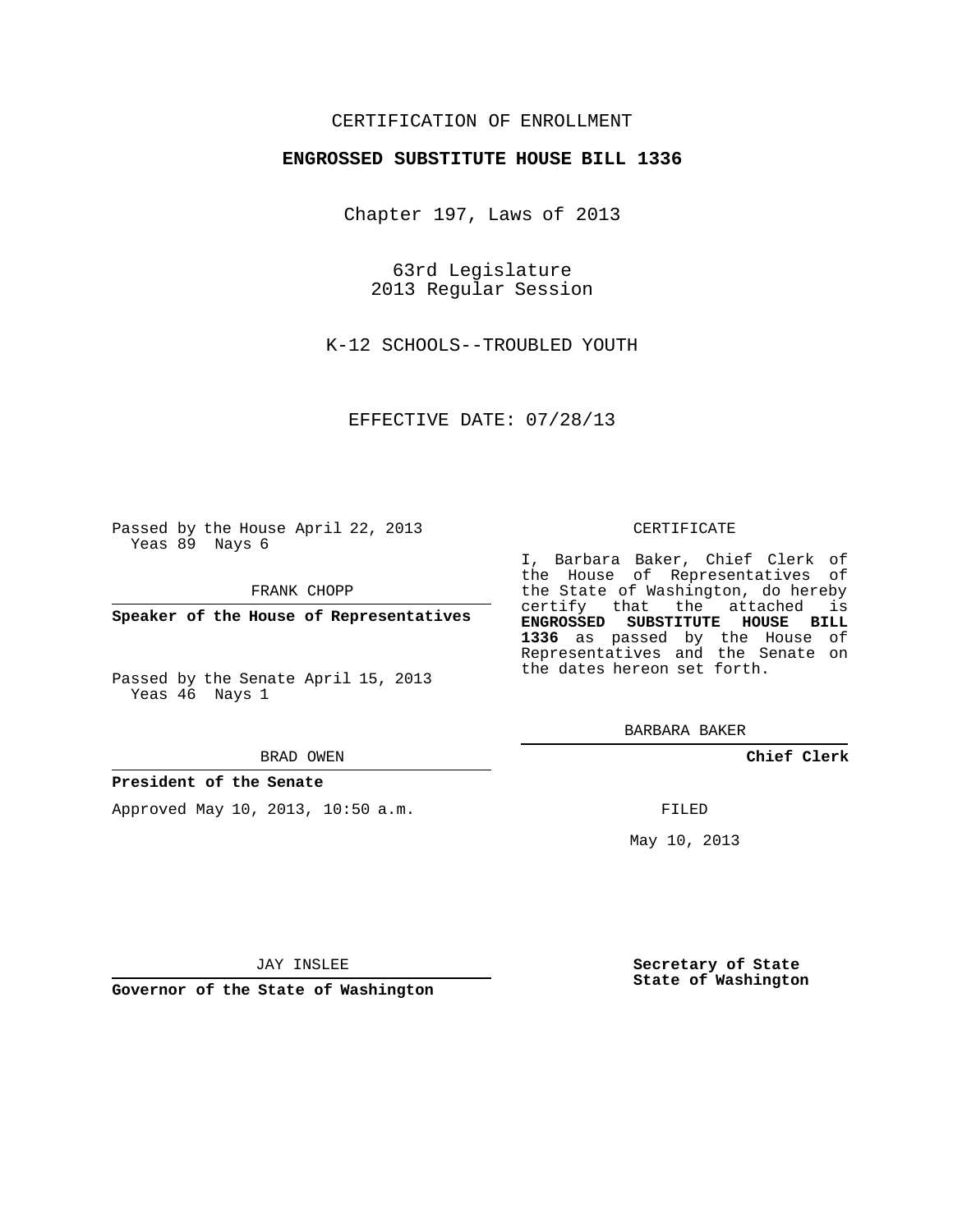# **ENGROSSED SUBSTITUTE HOUSE BILL 1336** \_\_\_\_\_\_\_\_\_\_\_\_\_\_\_\_\_\_\_\_\_\_\_\_\_\_\_\_\_\_\_\_\_\_\_\_\_\_\_\_\_\_\_\_\_

\_\_\_\_\_\_\_\_\_\_\_\_\_\_\_\_\_\_\_\_\_\_\_\_\_\_\_\_\_\_\_\_\_\_\_\_\_\_\_\_\_\_\_\_\_

## AS AMENDED BY THE SENATE

Passed Legislature - 2013 Regular Session

# **State of Washington 63rd Legislature 2013 Regular Session**

**By** House Education (originally sponsored by Representatives Orwall, Dahlquist, Pettigrew, Cody, Fitzgibbon, Hunt, Stonier, Kagi, Maxwell, Goodman, Moscoso, Roberts, Reykdal, Lytton, Santos, Fagan, O'Ban, Van De Wege, Jinkins, Bergquist, Pollet, McCoy, Ryu, Upthegrove, Tarleton, and Fey)

READ FIRST TIME 02/18/13.

 AN ACT Relating to increasing the capacity of school districts to recognize and respond to troubled youth; amending RCW 28A.410.035; adding a new section to chapter 28A.410 RCW; adding new sections to chapter 28A.320 RCW; adding a new section to chapter 28A.310 RCW; adding a new section to chapter 71.24 RCW; and creating new sections.

6 BE IT ENACTED BY THE LEGISLATURE OF THE STATE OF WASHINGTON:

7 NEW SECTION. **Sec. 1.** (1) The legislature finds that:

 (a) According to the state department of health, suicide is the second leading cause of death for Washington youth between the ages of ten and twenty-four. Suicide rates among Washington youth remain higher than that national average;

 (b) An increasing body of research shows an association between adverse childhood experiences such as trauma, violence, or abuse, and school performance. Children and teens spend a significant amount of time in school. Teachers and other school staff who interact with students daily are in a prime position to recognize the signs of emotional or behavioral distress and make appropriate referrals. School personnel need effective training to help build the skills and confidence to assist youth in seeking help;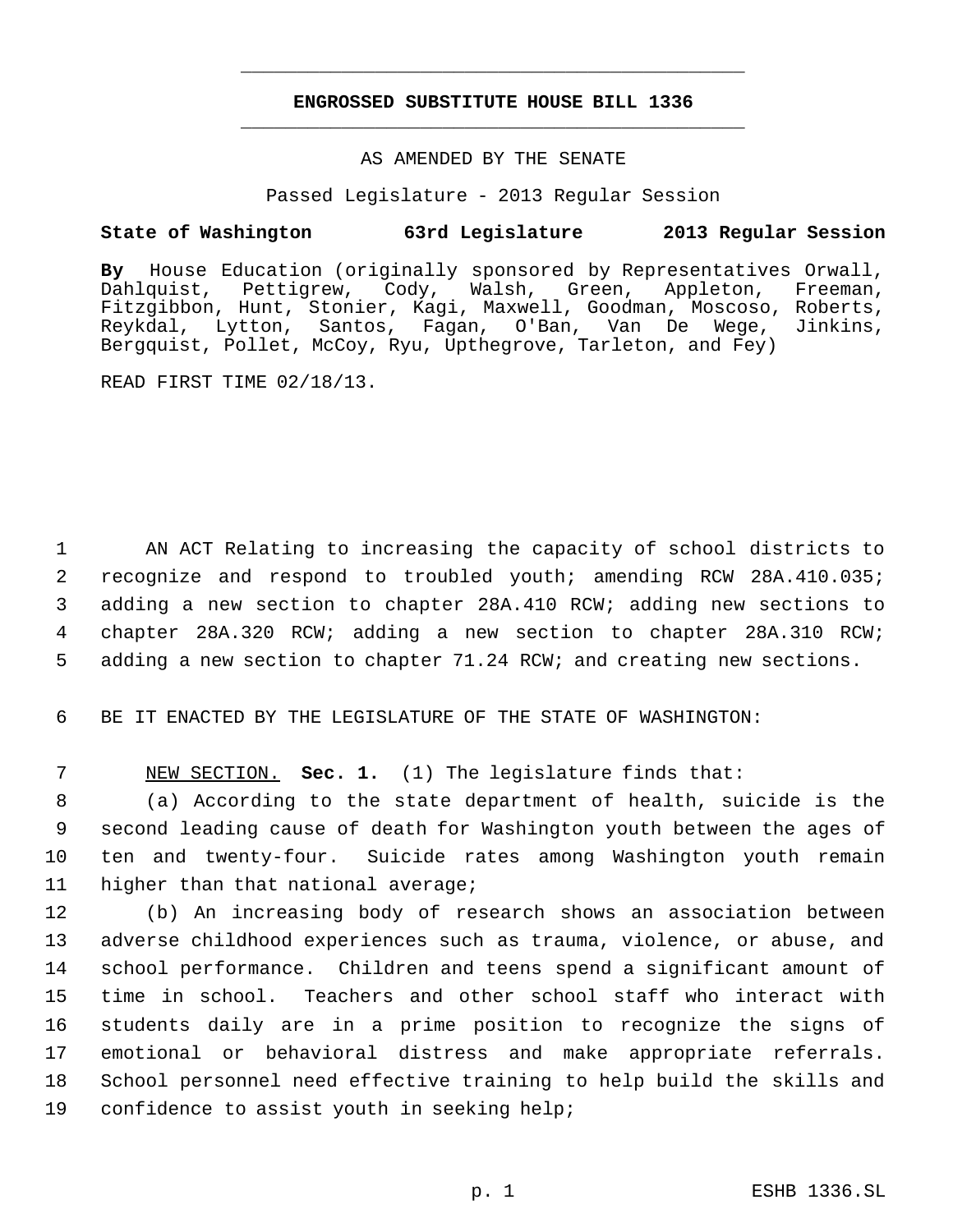(c) Educators are not necessarily trained to address significant social, emotional, or behavioral issues exhibited by youth. Rather, best practices guidelines suggest that school districts should form partnerships with qualified health, mental health, and social services 5 agencies to provide support; and

 (d) Current safe school plans prepared by school districts tend to focus more on natural disasters and external threats and less on how to recognize and respond to potential crises among the students inside the school.

 (2) Therefore, the legislature intends to increase the capacity for school districts to recognize and respond to youth in need through additional training, more comprehensive planning, and emphasis on partnerships between schools and communities.

 NEW SECTION. **Sec. 2.** A new section is added to chapter 28A.410 RCW to read as follows:

 (1) As provided under subsections (2) and (3) of this section, individuals certified by the professional educator standards board as a school nurse, school social worker, school psychologist, or school counselor must complete a training program on youth suicide screening and referral as a condition of certification. The training program must be at least three hours in length. The professional educator standards board must adopt standards for the minimum content of the training in consultation with the office of the superintendent of public instruction and the department of health. In developing the standards, the board must consider training programs listed on the best practices registry of the American foundation for suicide prevention and the suicide prevention resource center.

 (2) This section applies to the following certificates if the certificate is first issued or is renewed on or after July 1, 2015:

(a) Continuing certificates for school nurses;

(b) Continuing certificates for school social workers;

 (c) Continuing and professional certificates for school psychologists; and

(d) Continuing and professional certificates for school counselors.

 (3) A school counselor who holds or submits a school counseling certificate from the national board for professional teaching standards or a school psychologist who holds or submits a school psychologist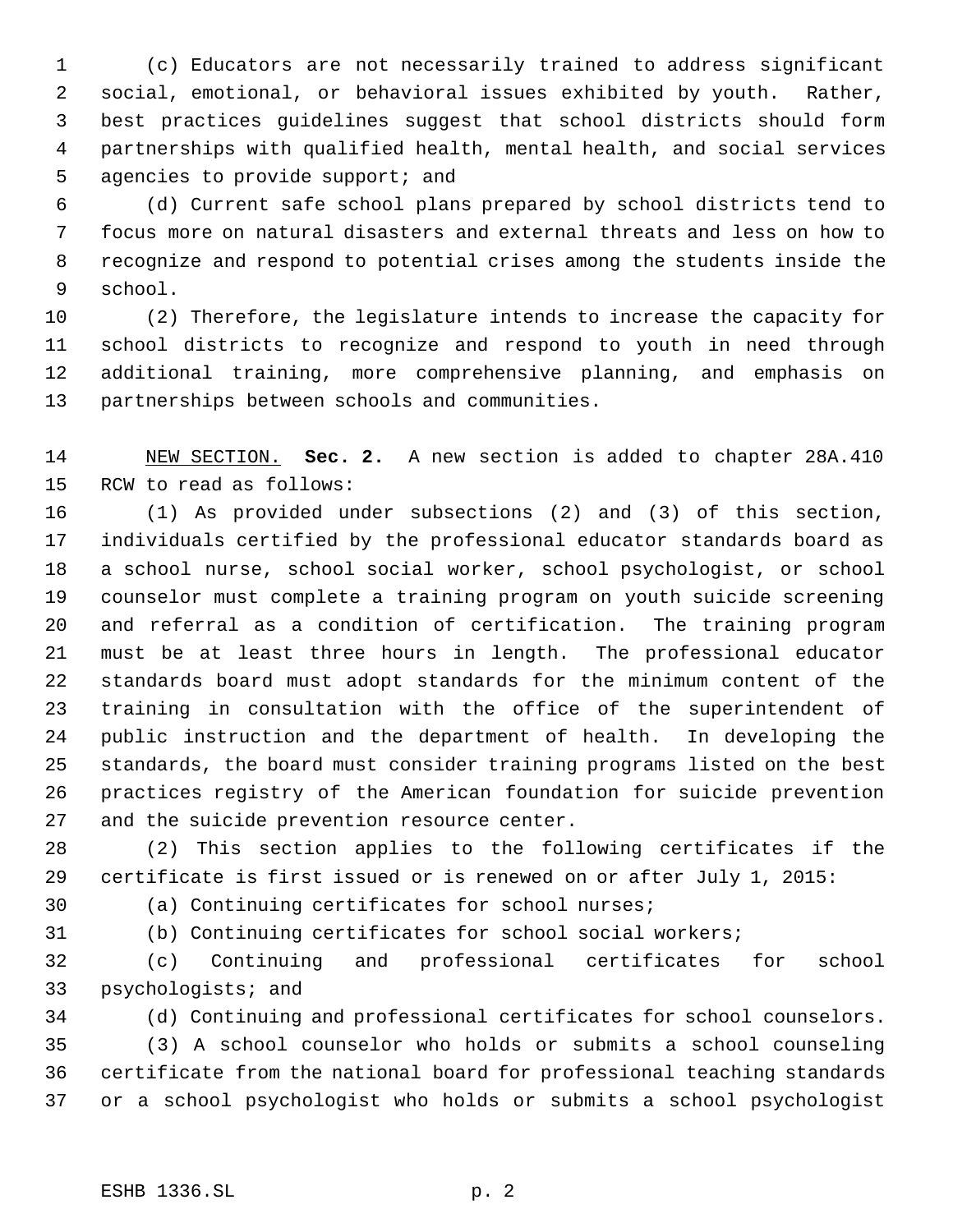certificate from the national association of school psychologists in lieu of a professional certificate must complete the training program under subsection (1) of this section by July 1, 2015, or within the five-year period before the certificate is first submitted to the professional educator standards board, whichever is later, and at least once every five years thereafter in order to be considered certified by the professional educator standards board.

 (4) The professional educator standards board shall consider the training program under subsection (1) of this section as approved continuing education under RCW 28A.415.020 and shall count the training program toward meeting continuing education requirements for certification as a school nurse, school social worker, school psychologist, or school counselor.

 **Sec. 3.** RCW 28A.410.035 and 1990 c 90 s 1 are each amended to read as follows:

 (1) To receive initial certification as a teacher in this state after August 31, 1991, an applicant shall have successfully completed a course on issues of abuse. The content of the course shall discuss the identification of physical, emotional, sexual, and substance abuse, information on the impact of abuse on the behavior and learning abilities of students, discussion of the responsibilities of a teacher to report abuse or provide assistance to students who are the victims of abuse, and methods for teaching students about abuse of all types and their prevention.

 (2) The professional educator standards board shall incorporate 26 into the content required for the course under this section, knowledge and skill standards pertaining to recognition, initial screening, and response to emotional or behavioral distress in students, including but 29 not limited to indicators of possible substance abuse, violence, and youth suicide. To receive initial certification after August 31, 2014, an applicant must have successfully completed a course that includes the content of this subsection. The board shall consult with the 33 office of the superintendent of public instruction and the department of health in developing the standards.

 NEW SECTION. **Sec. 4.** A new section is added to chapter 28A.320 RCW to read as follows: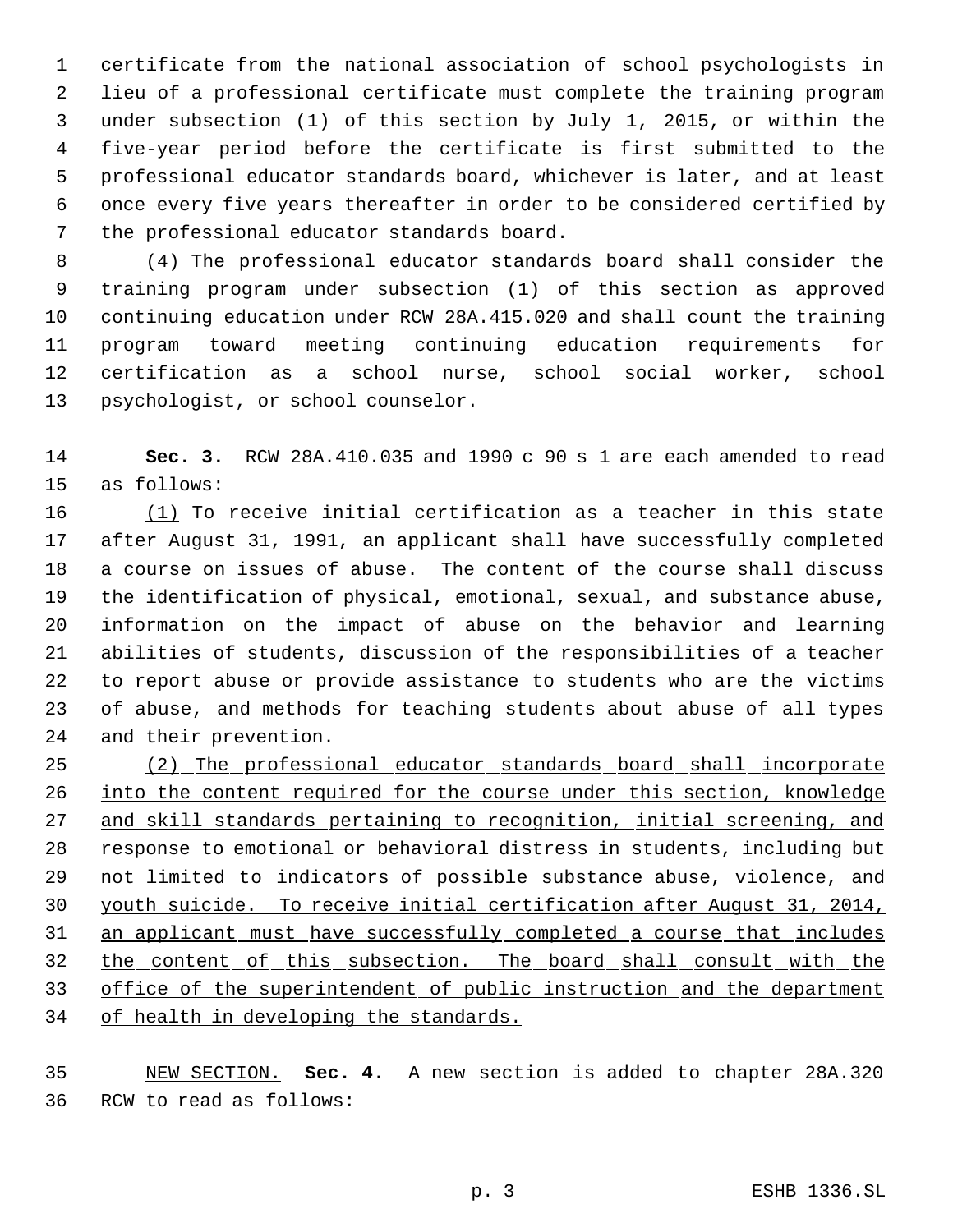(1) Beginning in the 2014-15 school year, each school district must adopt a plan for recognition, initial screening, and response to emotional or behavioral distress in students, including but not limited to indicators of possible substance abuse, violence, and youth suicide. The school district must annually provide the plan to all district staff.

(2) At a minimum the plan must address:

 (a) Identification of training opportunities in recognition, screening, and referral that may be available for staff;

 (b) How to use the expertise of district staff who have been trained in recognition, screening, and referral;

 (c) How staff should respond to suspicions, concerns, or warning signs of emotional or behavioral distress in students;

 (d) Identification and development of partnerships with community organizations and agencies for referral of students to health, mental health, substance abuse, and social support services, including development of at least one memorandum of understanding between the district and such an entity in the community or region;

(e) Protocols and procedures for communication with parents;

 (f) How staff should respond to a crisis situation where a student is in imminent danger to himself or herself or others; and

 (g) How the district will provide support to students and staff after an incident of violence or youth suicide.

 (3) The plan under this section may be a separate plan or a component of another district plan or policy, such as the harassment, intimidation, and bullying prevention policy under RCW 28A.300.2851 or the comprehensive safe school plan required under RCW 28A.320.125.

 NEW SECTION. **Sec. 5.** A new section is added to chapter 28A.320 RCW to read as follows:

 The office of the superintendent of public instruction and the school safety advisory committee shall develop a model school district plan for recognition, initial screening, and response to emotional or behavioral distress in students, including but not limited to indicators of possible substance abuse, violence, and youth suicide. The model plan must incorporate research-based best practices, including practices and protocols used in schools and school districts in other states. The model plan must be posted by February 1, 2014, on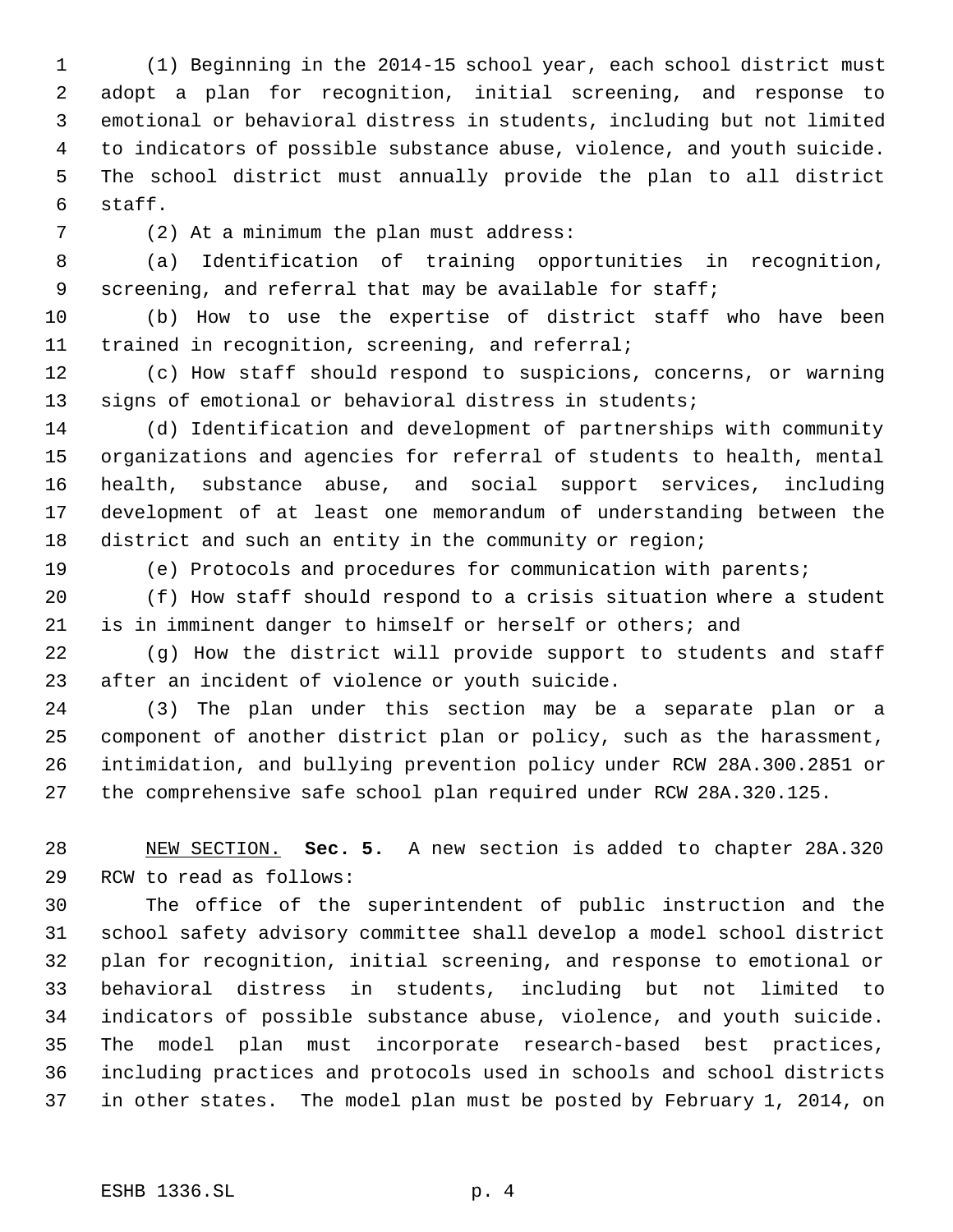the school safety center web site, along with relevant resources and information to support school districts in developing and implementing the plan required under section 4 of this act.

 NEW SECTION. **Sec. 6.** A new section is added to chapter 28A.310 RCW to read as follows:

 Each educational service district shall develop and maintain the capacity to offer training for educators and other school district staff on youth suicide screening and referral, and on recognition, initial screening, and response to emotional or behavioral distress in students, including but not limited to indicators of possible substance abuse, violence, and youth suicide. An educational service district may demonstrate capacity by employing staff with sufficient expertise to offer the training or by contracting with individuals or organizations to offer the training. Training may be offered on a fee- for-service basis, or at no cost to school districts or educators if funds are appropriated specifically for this purpose or made available through grants or other sources.

 NEW SECTION. **Sec. 7.** The office of the superintendent of public instruction shall convene a temporary task force to identify best practices, model programs, and successful strategies for school districts to form partnerships with qualified health, mental health, and social services agencies in the community to coordinate and improve support for youth in need. The task force shall identify and develop resource documents to be posted on the school safety center web site, and submit a report with recommendations to the education committees of the legislature by December 1, 2013. The task force shall also explore the potential use of advance online youth emotional health and crisis response systems that have been developed for use in other countries. The task force must include the results of the review in its December 1st report.

 NEW SECTION. **Sec. 8.** (1) The legislature finds that a lack of information about mental health problems among the general public leads to stigmatizing attitudes and prevents people from seeking help early and seeking the best sort of help. It also prevents people from providing support to family members, friends, and colleagues because